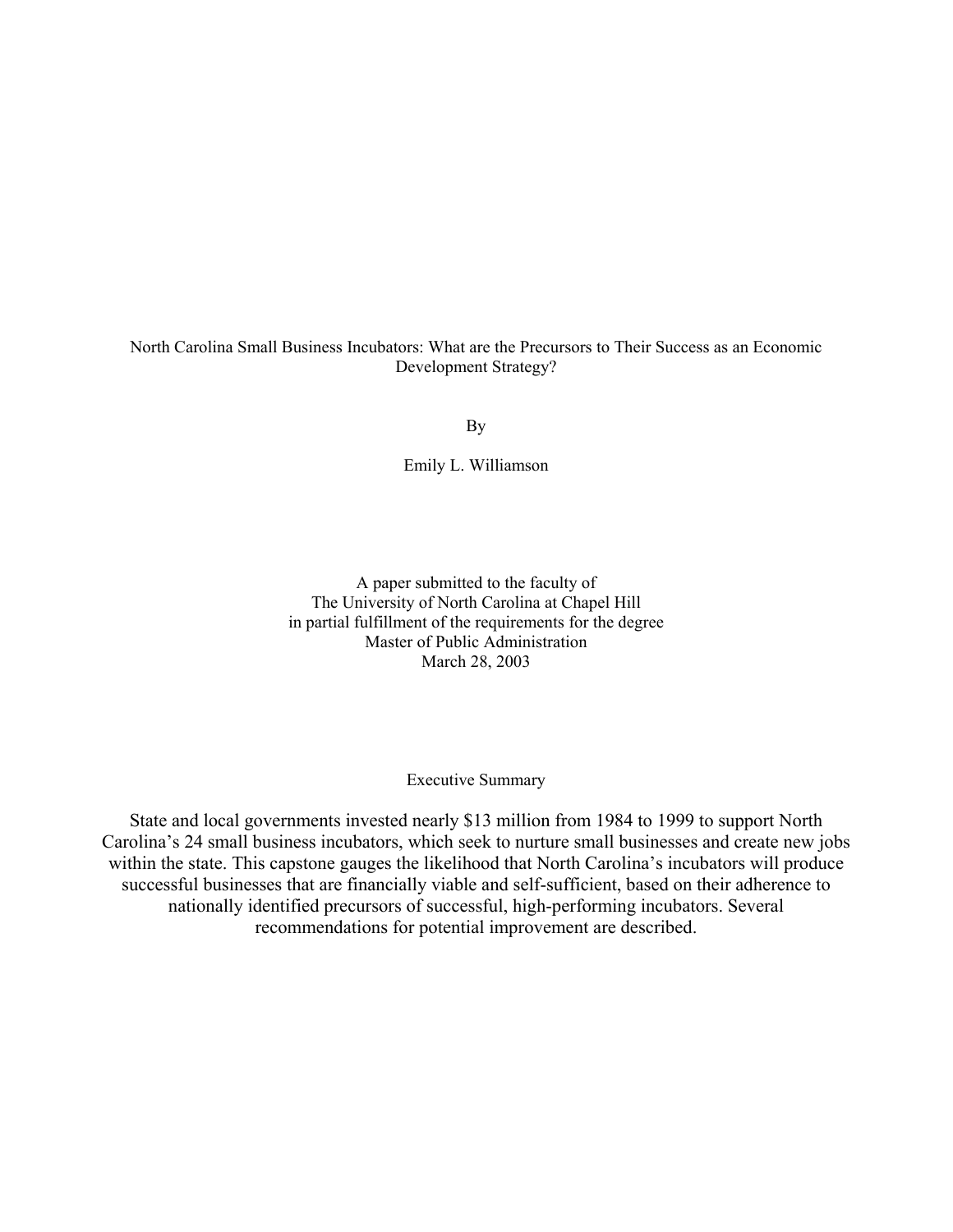### **Introduction**

The North Carolina General Assembly created the North Carolina Technological Development Authority (NCTDA) in July 1983 and directed it to "increase the rate at which new jobs are created throughout the state by stimulating the development of existing and new small businesses."<sup>1</sup> In response to this direction, the NCTDA supervised and financially supported the establishment of small business incubators. A small business incubator is a facility that nurtures and typically houses small businesses during their startup years and seeks to increase their rate of success by providing various services during the early stages of business development. The services offered vary according to the type of incubator and level of commitment and resources available from the incubator's sponsor. A sample of the potential services offered by incubators may be found in Appendix A.

A total of 24 incubators were either operational or under development in North Carolina in 2002, and most of them were initiated with the assistance of the NCTDA in the  $1990s$ <sup>2</sup> State and local governments invested nearly \$13 million from 1984 to 1999 to support these incubators.<sup>3</sup> The mission of North Carolina's business incubators is to produce successful businesses that are financially viable and self-sufficient.<sup>4</sup> However, because most incubators have only been implemented in North Carolina communities in the last ten years,<sup>5</sup> questions remain about the likelihood that they will succeed at achieving this mission.<sup>6</sup>

This capstone will gauge the likelihood that *North Carolina's incubators will produce successful businesses that are financially viable and self-sufficient, based on their adherence to nationally identified precursors of successful, high-performing incubators.* The results of this analysis are significant for three reasons. First, precursors of high-performing incubators identified in this study can be used as guidelines when establishing or structuring a North Carolina incubator. Second, evaluating North Carolina incubators according to these precursors will reveal areas of strength and weakness that may inform future funding decisions made by state and local government agencies, foundations, non-profits, and private firms that are asked to provide support for the development of North Carolina incubators. Finally, comparing current incubators with a set of precursors of success will reveal areas that warrant attention as officials attempt to increase the rate of success for North Carolina incubators.

#### **Research Design**

 Precursors of success are conditions or practices that, if in place for a given incubator, forecast a greater likelihood that the incubator will achieve its objectives. The search for such precursors included not only a literature review of business journals, economic development publications, research agencies, and incubator associations but also interviews with individuals affiliated with incubators or organizations that support incubators. The findings of *Incubating in Rural Areas: Challenges and Keys to Success* have been used in this study to define the precursors for high-performing incubators.<sup>7</sup> These findings were consistent with observations elsewhere in the literature and were based on solid research. Raw data from a survey of North Carolina incubators conducted by the North Carolina Business Incubation Association in coordination with the North Carolina Technological Development Authority and the Small Business Technology Development Center in 2001 provided details on North Carolina incubators. This survey included an inventory of North Carolina incubators' personnel, services, and resources and included responses from 13 of North Carolina's 20 operational incubators (65% response rate). After comparing the identified precursors with the data available on North Carolina incubators, a set of measures was established for evaluating the North Carolina incubators. The results of this evaluation were analyzed and used to make recommendations. **Effectiveness of Incubators as an Economic Development Strategy** 

 Small business incubators offer several benefits as an economic development strategy. First, incubators offer the potential to build a community's wealth and a means to keep new wealth in the community. Incubators enable communities to encourage and support an increase in community-based small businesses by stimulating entrepreneurship and reducing the risk of failure. A University of Michigan study concluded that small businesses that participated in incubators performed better than others that did not.<sup>8</sup> Successful small businesses generate new goods and services and increase the community's tax base. Incubators increase a community's wealth by creating new jobs in new businesses, in suppliers associated with these businesses, and in incubator management and support.<sup>9</sup> Every 50 jobs created by an incubator client generate another 25 jobs in the community.10 Altogether, small and medium-sized firms generated the majority of new jobs created in the economic boom period of the  $1990s$ <sup>11</sup>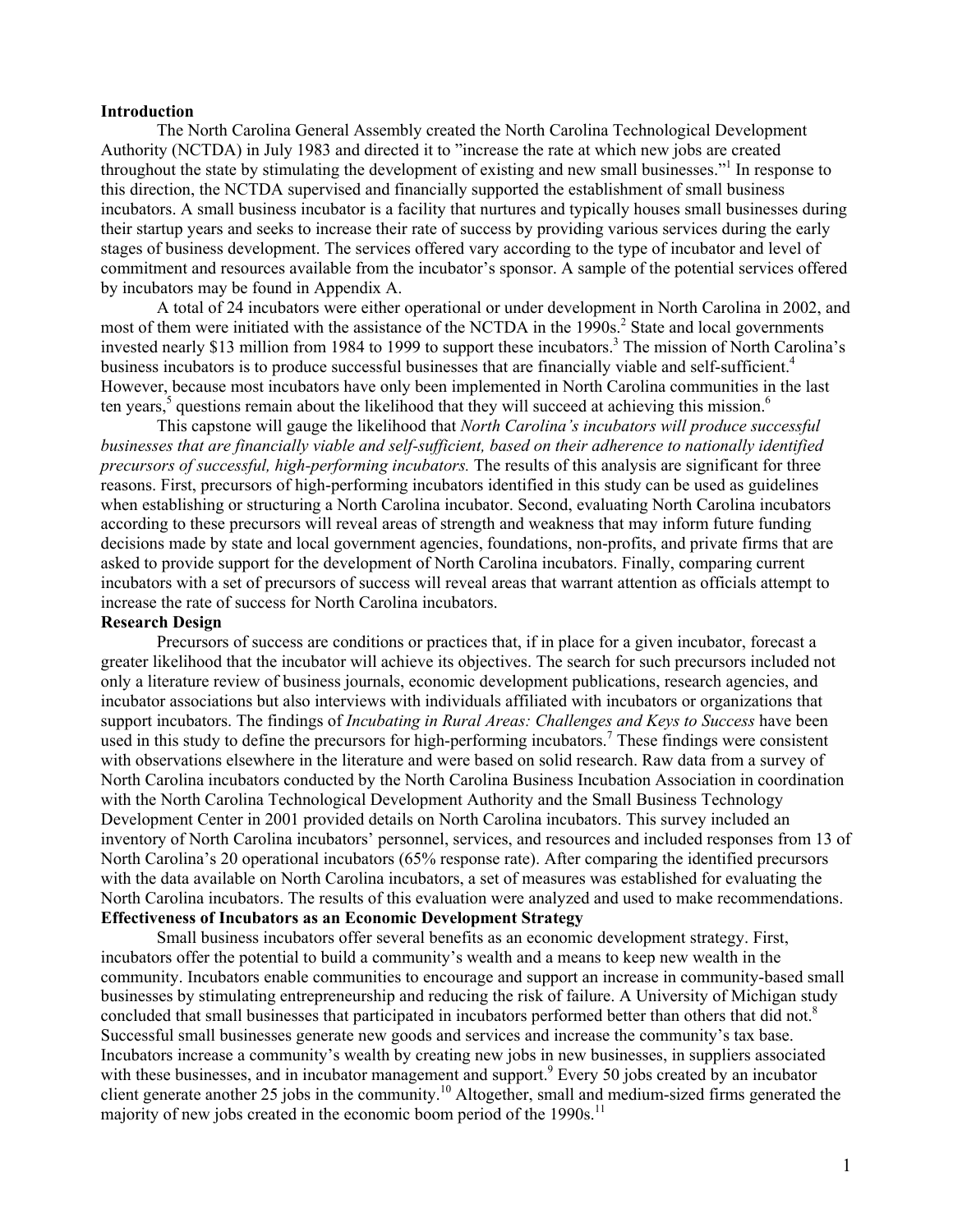Another benefit of incubators lies in the fact that stimulating small businesses expands a community's economic development plan beyond the traditional reliance on industrial recruitment. Industrial recruitment is an expensive economic tool as evidenced by several indicators, and the costs associated with an incubator are much lower. According to the NBIA, publicly supported incubators created jobs at a cost of approximately \$1,100 per job; whereas recruiting a new industry costs more than \$10,000 of public funds per job created.12 Moreover, 88 percent of North Carolina business incubator graduates stay within a 30-mile radius of the incubator and continue to contribute to the community economy.<sup>13</sup>

 However, incubators may only be expected to be a successful economic development strategy if a community operates them according to several guiding principles. Some communities establish an incubator based on the false perception that an incubator is merely a physical space that the sponsor rents to small businesses. A successful incubator involves much more than just a building; communities should not pursue incubators as an economic development strategy unless they are willing to commit the resources necessary to make the incubator successful.

#### **What is Incubator Success?**

Because the primary goal of North Carolina incubators is to produce businesses that are financially viable and self-sufficient, successful incubators would achieve the following:

- Produce a high percentage of incubator client businesses that "graduate" from the incubator after a period of incubation. (The term "graduate" refers to the point at which client businesses leave the incubator and proceed to operate independently in the market.)
- Produce a high percentage of graduates that survive for 3, 5, or 7 years after leaving the incubator.
- Generate incubator client businesses that create a substantial number of jobs.
- Operate as an incubator on a break even or profitable basis.

### **Are NC incubators successful?**

 On average, 66.6 percent of the small businesses that participated in North Carolina's incubators graduated. Of those that graduated, several were still operational after 3, 5, and 7 years. However, because only a small portion of North Carolina incubators have been operational long enough to track client survival rates for these periods after graduation, no statistically significant aggregate analysis is possible. On average, each North Carolina incubator generates 71.4 employees. While 61.5 percent of North Carolina incubators report breaking even or producing a profit, more than one-third are losing money and are not financially viable.

#### **Precursors to Incubator Success**

A Tennessee Valley Authority-sponsored study entitled *Incubating in Rural Areas: Challenges and Keys to Success* (TVA study) surveyed incubators in several states and categorized them as high-performing and low-performing in order to determine what conditions enabled or prevented incubators from achieving high performance.14 The study identified several precursors to high-performing incubators, or incubator success, which appear in full in Appendix B. One of the precursors is that an incubator be compliant with generally accepted incubator best practices. A complete list of these best practices as catalogued in *Growing New*  Ventures, Creating New Jobs: Principles and Practices of Successful Business Incubation is available in Appendix C.<sup>15</sup> After comparing these precursors and best practices with the data available on North Carolina incubators, the author established a set of measures to use in evaluating the North Carolina incubators that appears below.

Successful Incubators:

- Are established following an incubator feasibility study, which ideally would address predicted client base, optimal incubator size, prospective clients, revenues, and expenditures
- Receive funding from stable, and perhaps various, sources of financial support
- Charge fees that are minimally subsidized to client businesses
- Operate with at least one full-time employee and larger budgets than low-performing incubators
- Benefit from managers who work full-time on incubator activities and developing client businesses
- Pay their managers substantial salaries
- Maintain involvement in incubator networks or form incubator networks
- Collect information on client outcomes (performance measures) regularly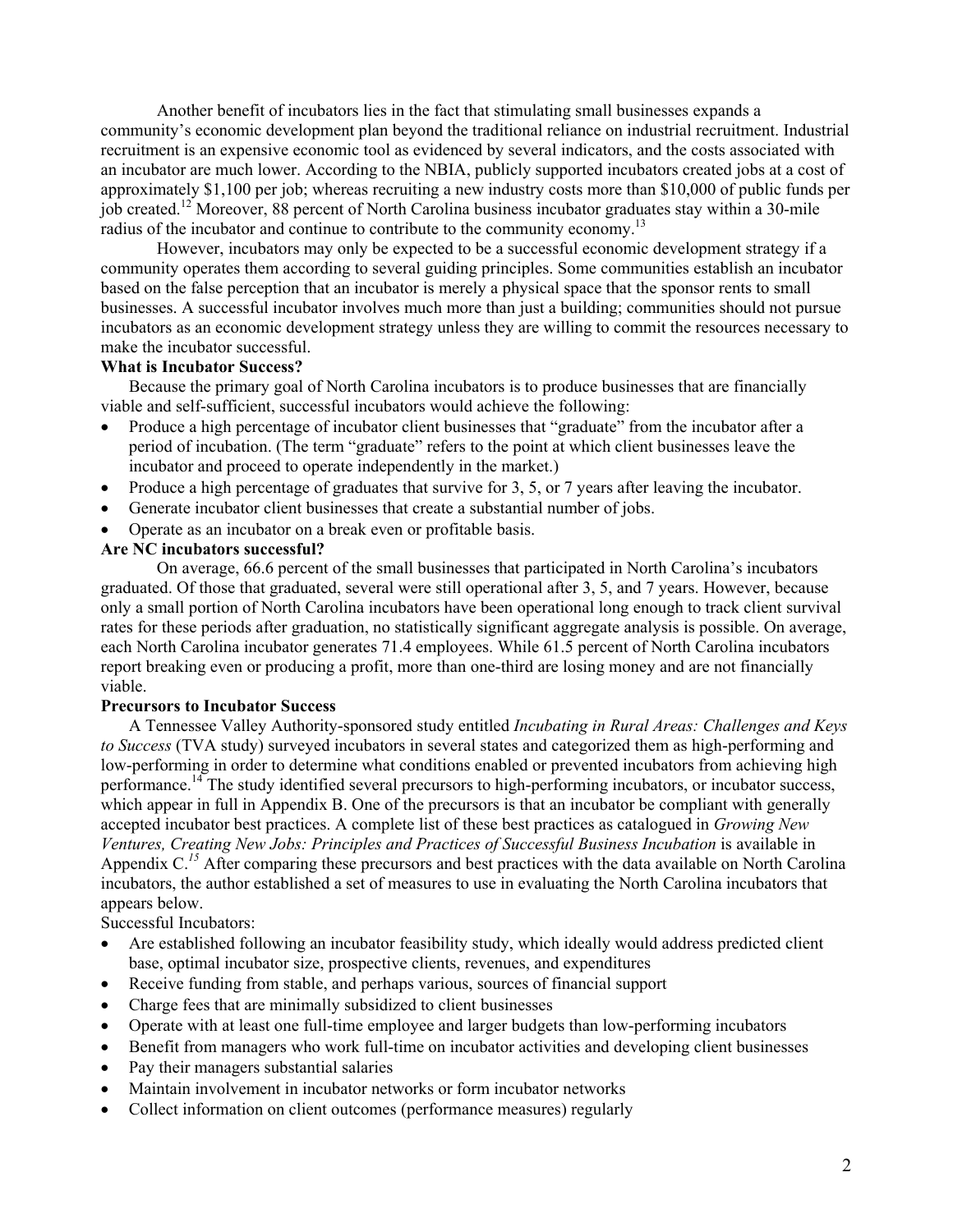- Develop an effective network of local business service providers and other resources
- Utilize physical facilities appropriate to serve their clients and encourage client synergies
- Review client financial statements on a quarterly basis at minimum

## **Are NC incubators established following an incubator feasibility study?**

While most North Carolina incubators seem to complete analysis akin to a feasibility study, they do not always refer to it in that terminology. However, some North Carolina incubators were established without the benefit of any sort of feasibility analysis.<sup>16</sup>

### **Are NC incubators funded by stable, and perhaps various, sources of financial support?**

 Nearly one-third of North Carolina incubators were established through partnerships between at least two funding sources. These sources often include non-profits, government agencies, private firms, community colleges, and colleges or universities. Non-profits, including the state-sponsored NCTDA, are the most commonly identified funding source for North Carolina incubators with 84.6 percent of incubators funded by them at their inception and 30.8 percent of incubators receiving non-profit support in 2001. Half of all responding incubator managers reported that government agencies contributed to their establishment, and 23.1 percent were still receiving government agency funding in 2001. Community colleges are stable sources of financial support, as their rate of funding remained relatively constant between the creations of incubators and funding reported in 2001. When asked about their financial stability, 61.5 percent of incubators reported at least breaking even and 38.5 percent were even producing a profit. However, the remaining 38.5 percent reported that they were losing money.

## **How highly subsidized are incubator fees charged to client businesses?**

 One reason that 38.5 percent of North Carolina incubators are losing money may be that they are heavily subsidizing fees for programs offered to client businesses. One possible subsidy would come in the form of reduced rent for physical facilities. When asked about their rent values, 61.5 percent of North Carolina incubators responded that the rent for their physical facilities is set below market rates for comparable facilities. However, 38.5 percent of incubators indicated that their rental rates are graduated over time, meaning that the rent values paid by client businesses would increase as the amount of time spent in the incubator increases and they should be more capable of paying rents closer to the market value. Moreover, only 23.1 percent of incubators force their client businesses to pay their own utility charges. The majority of incubators either include utility charges in the lease or pro-rate them for the client businesses.

# **Are NC incubators operated with at least one full-time employee and sufficient budgets?**

 Aggregate staffing levels appear to be low for North Carolina incubators. Only 38.5 percent of incubators have a full-time incubator manager, whereas the TVA study found that successful incubators had an average staff size of three employees including a full-time incubator manager. This staffing level may seem large for a relatively small incubator, but it represents the average staffing level for successful incubators evaluated in previous research. While no hard data are available regarding support staffing levels, qualitative data suggest that North Carolina incubators generally have little or no support staff. Many North Carolina incubators have a part-time administrative assistant or share a full-time clerical assistant with another organization.<sup>17</sup> The TVA study also reported that the average annual expenditures for successful incubators were \$169, 679 per year. No aggregate budgetary data were available for North Carolina incubators.

## **Do NC incubator managers work full-time on incubator activities & developing client businesses?**

 Only 38.5 percent of incubators employ managers to address incubator activities and develop client businesses on a full-time basis. The majority of North Carolina incubator managers are only employed as part-time managers-- 53.8 percent are managers with another job and 7.7 percent are part-time managers with no other job. The incubator managers who work on incubator activities part-time do so for an average 16.7 hours per week. It appears that several incubator managers are employed full-time at local community college small business centers, and serve as incubator managers in addition to these full-time responsibilities. **Are NC incubator managers paid substantial salaries?** 

 A compensation study of incubator managers conducted by the National Business Incubator Association (NBIA) reported that rural incubator managers earn a median salary of \$45,000 and the overall median salary for all incubator managers is \$63,500.<sup>18</sup> Only 38.5 percent of North Carolina's incubator managers receive a salary explicitly for filling the position of incubator manager. Instead the majority of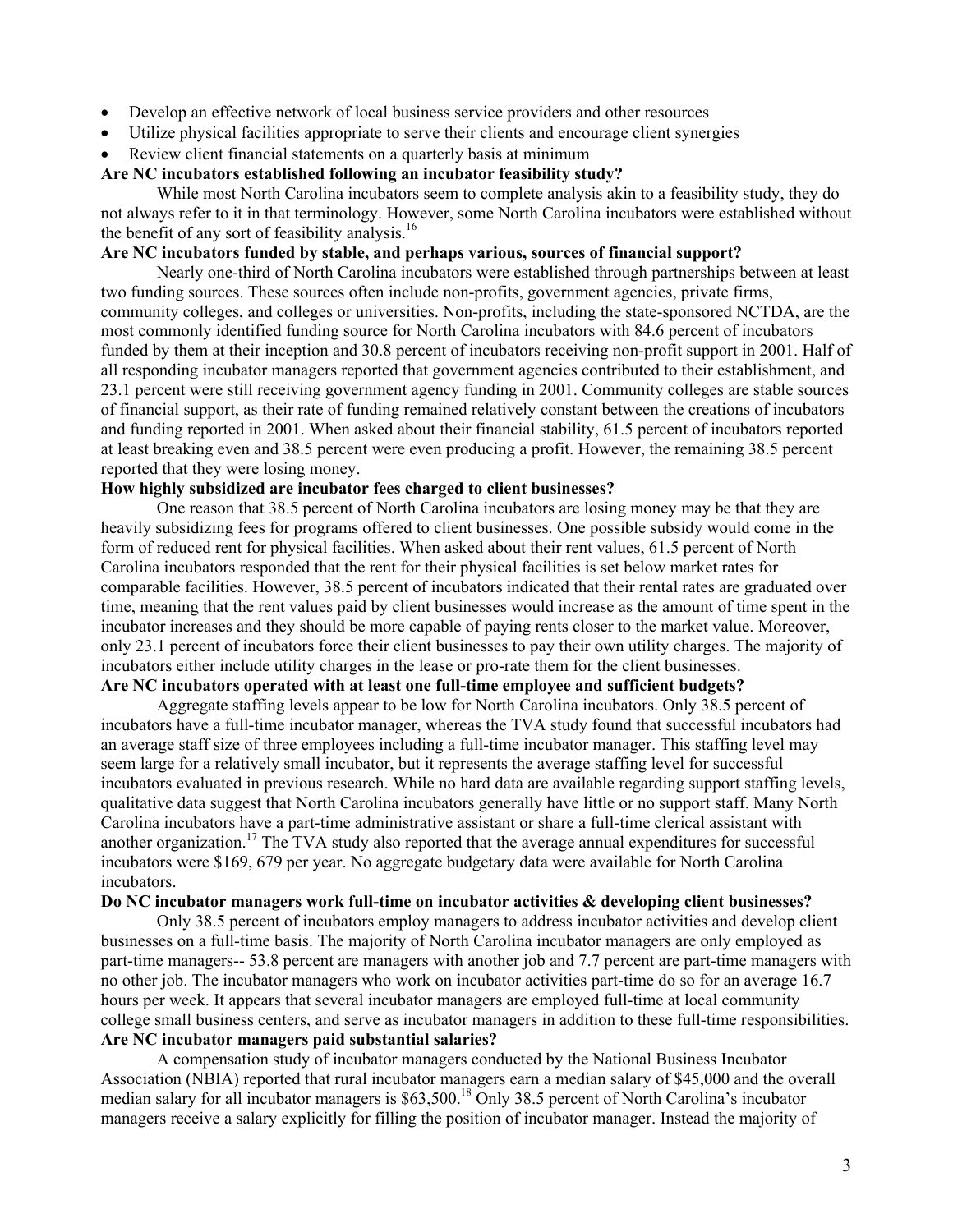North Carolina incubator managers (61.5 percent) receive a salary for another position in which managing the incubator is just one of their appointed responsibilities. Only 4 of the 13 incubators surveyed had fulltime managers. Three of these managers received a salary of \$30,000-\$39,000, and one received a salary of \$70,000. However, some managers may receive higher salaries for other positions in which managing the incubator is just one of their assigned responsibilities. Small business center directors and community development corporations manage several incubators.

## **Are NC incubators involved in incubator networks?**

 North Carolina incubators have an opportunity to participate in the North Carolina Business Incubation Association (NCBIA), which sponsors two conferences per year and offers instructional and networking opportunities.<sup>19</sup> However, it appears that most North Carolina incubators do not participate in incubator networks such as the one observed between the Whiteville Business Development Center and the Winnabow Business Development Center. Located in neighboring southeastern North Carolina counties, these two incubators collaborate on daily operation of facilities, services, and training programs, and encourage networking among tenants.<sup>20</sup> Some incubator stakeholders interviewed for this study also indicated the need to establish networks for North Carolina incubators in order to provide increased support and collaboration, and others considered the network represented by NCBIA sufficient.<sup>21</sup>

## **Do NC incubators regularly collect information on client outcomes?**

 Although data were not available regarding the exact timeline or collection methods used by each incubator to collect information on client outcomes, it was possible to evaluate the incubator managers' familiarity with their client outcomes by analyzing the breadth of responses offered to the questions concerning tenant outcomes. Of the 13 incubators that responded to the survey, seven answered questions regarding tenant outcomes thoroughly. These questions involved the average length of stay for tenants, the number of workers employed by tenants, the total number of tenants since the incubator opened, the percentage of tenants that graduate, and the number of businesses that are still operational after 3, 5, and 7 years. The NCTDA and NCBIA conducted surveys to collect client outcomes from all North Carolina incubators in 1996 and 2001.

#### **Do NC incubators develop a network of local business service providers?**

 The development of a network of local business service providers enables an incubator to refer its clients to other businesses in the community that can provide services beyond those offered by the incubator, which benefits the client as well as other local businesses. However, the majority of North Carolina incubators rely on government agencies for additional services rather than referring tenants to a network of local business providers. North Carolina incubator managers refer clients to local community colleges and small business centers (84.6 percent), to the State Business Technology Development Center (76.9 percent), or to private companies (15.4 percent). These figures indicate that North Carolina incubators have not effectively developed a network of local business service providers.

## **Are NC incubator facilities adequate to serve their clients and encourage client synergies?**

 North Carolina incubators offer facilities customized to suit the sector of businesses they intend to target. For example, Gateway Center offers office space to attract its targeted sectors of the market, including legal and financial services, commercial cleaning services, and construction trades. Eastern Carolina Technology Center goes so far as to offer a common wet laboratory designed to meet the needs of its chosen industry. The majority of incubators with physical buildings also offer shared spaces in order to encourage client synergies. Only one incubator with a physical building reported that it did not contain any shared space. A combined 11.2 percent of the space available in North Carolina incubators is reserved for shared usage.

### **Do NC incubator managers review client financial statements?**

When asked what professional services they provide, 54 percent of North Carolina incubators responded that they provide accounting management. No data were available regarding systematic review of client financial statements by incubator managers.

## **Are the North Carolina Incubators that Adhere to More of the Precursors More Successful?**

Five of the thirteen North Carolina incubators for which data were available have existed long enough to record information regarding the measures of indicator success identified on page 2. After evaluating the rate at which these five incubators adhere to the precursors to incubator success, it is clear that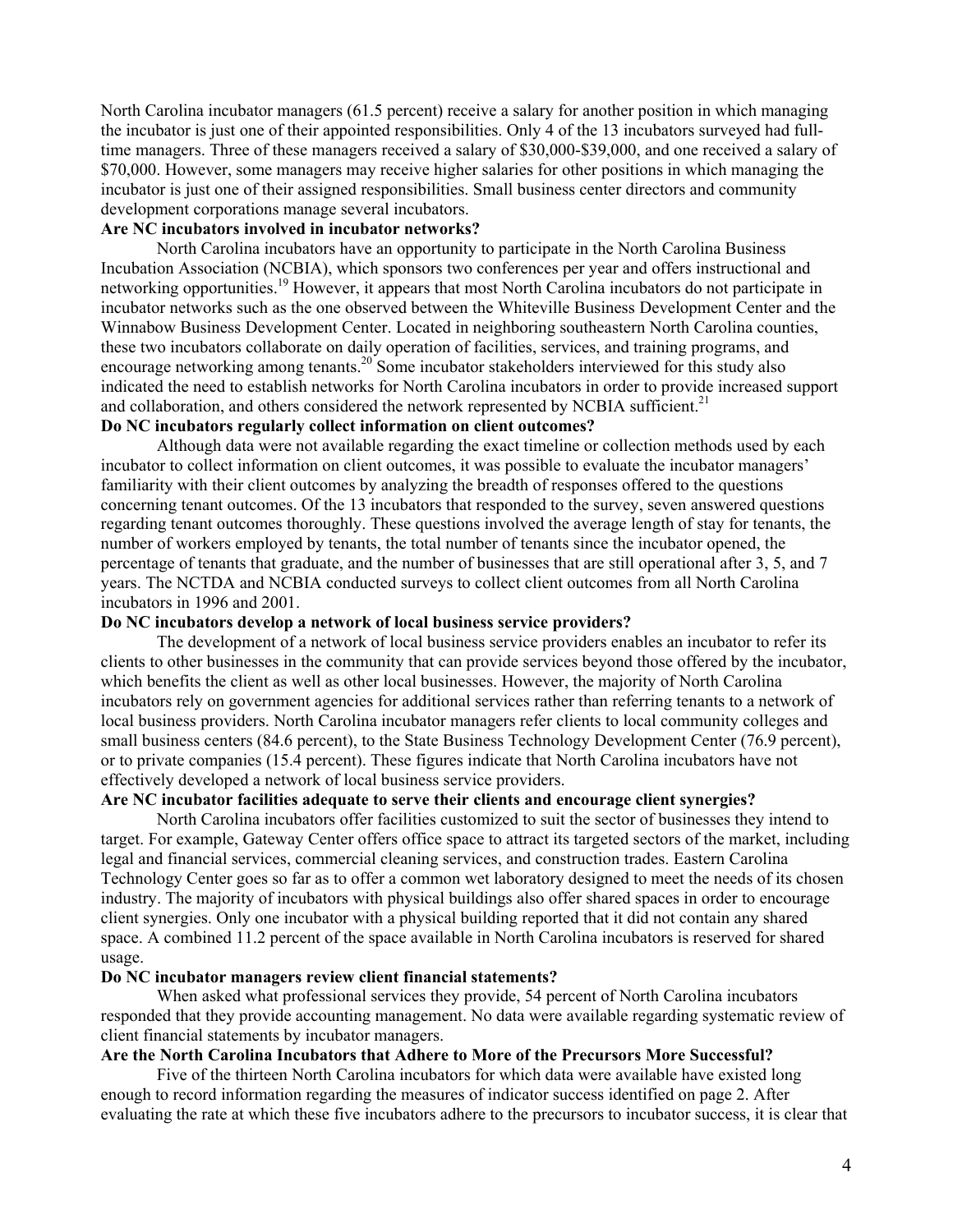the incubator that is most successful is also the one most in compliance with these precursors. The most successful incubator also employs more than one employee and pays a full-time manager a substantial salary, unlike any of the other 4 incubators. In addition, the three most successful incubators all collect information on client outcomes and utilize physical facilities adequate to serve their clients and encourage client synergies. A table displaying this analysis is available in Appendix D.

## **Recommendations**

While the argument could be made that North Carolina incubators are successful in aggregate, room still exists for improvement.<sup>22</sup> Of the approximately 500 client businesses that have participated in North Carolina incubators, 66.6 percent graduated from the incubator and continue to operate independently in the market.<sup>23</sup> Statistics indicate that each of these graduating businesses has created six jobs by the time they graduate, $^{24}$  so North Carolina incubators created approximately 2000 new jobs.<sup>25</sup> However, 38.5 percent of North Carolina's incubator operations report losing money. The evaluation of North Carolina's incubators according to accepted precursors to incubator success reveal several areas that warrant attention, which may improve the financial viability of North Carolina's incubators and increase their rate of success:

- North Carolina incubator sponsors should complete an incubator feasibility study prior to establishing an incubator. Such a study would ideally address the incubator's predicted client base, optimal incubator size, prospective clients, and projected revenues and expenditures.
- Incubator sponsors should attempt to form more partnerships and collect funding from more than one source when establishing incubators, rather than relying heavily on only one or two non-profits or government agencies. Doing so may benefit incubators by increasing their levels of financial support, improving their bottom line, and building more partnerships within the community.
- North Carolina incubators should consider charging graduated rates for rent and service fees. Incrementally increasing rates based on the client's length of stay will not only help to recover the costs of incubator services, but also prepare clients for the market realities encountered upon graduation.
- North Carolina incubators should evaluate their staffing levels and consider establishing a full-time manager position and more support staff in order to match the guideline of staffing levels set by successful incubators. This staffing level would enable the incubator to recruit more clients, offer improved programs for client businesses, and increase the likelihood of client success. Although it is conceivable that a North Carolina incubator could provide the array of desired services with a smaller staffing level, previous research indicates that it is unlikely.
- The NCBIA and NCTDA should collect aggregate incubator data regarding individual incubator budget size, support-staffing levels, and criteria used to select client businesses in addition to the data currently collected.
- North Carolina incubators may need to increase the salaries paid to incubator managers in order to attract and retain skilled professionals capable of coordinating the array of services necessary for a successful incubator. Employment of a full-time incubator manager would most likely necessitate higher personnel expenditures for an incubator.
- North Carolina incubators should make efforts to establish incubator networks, similar to the one described in southeastern North Carolina. These networks could be based on geographic proximity, shared sector targets, or mutual goals. The NCBIA and NCTDA should adopt plans to encourage and stimulate these sorts of networks.
- North Carolina incubators should ensure that they collect data that would enable them to monitor client outcomes. The NCBIA and NCTDA should advise the incubators concerning the types and frequency of data collected.
- North Carolina incubators should develop a network of local business service providers. By doing so incubators would assist their clients in locating additional needed services and benefit the community's economy by supporting local businesses beyond those who are tenants of the incubator.
- The NCBIA and NCTDA should encourage incubator sponsors to use the precursors of success for guidance in structuring their incubators. They should also encourage the development of performance measures that could be used to monitor incubator progress.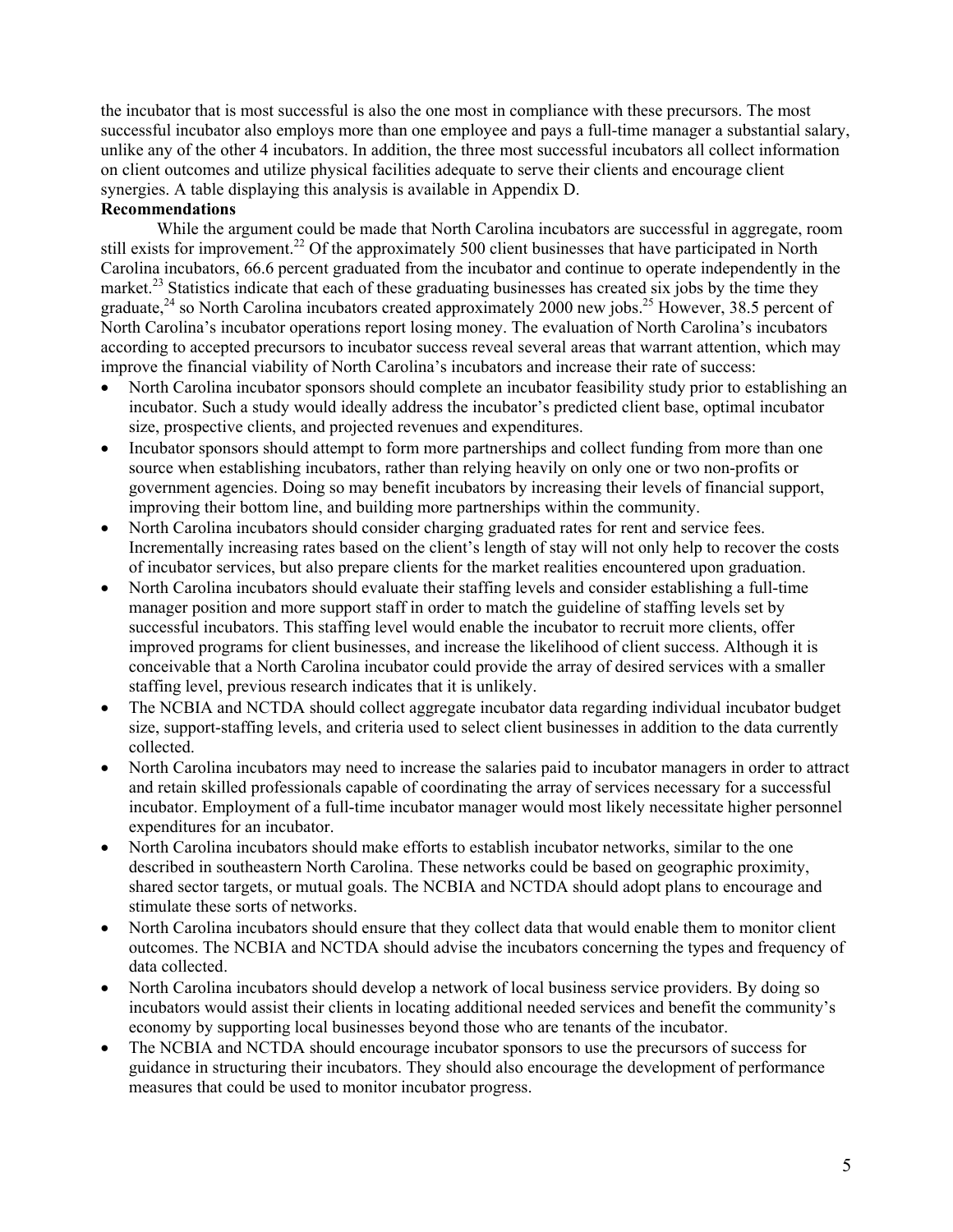$\frac{1}{1}$ 

<sup>1</sup> House Bill 1222 The New Technology Jobs Act, North Carolina General Assembly 1983.<br><sup>2</sup> 1999 North Carolina Business Incubators report, North Carolina Technological Development Authority, Inc.

Professional, November/December 1997, p.40-42.

7 Adkins, Dinah, Hugh Sherman, and Christine Yost. *Incubating in Rural Areas: Challenges and Keys to* 

*Success*. Sponsored by The Tennessee Valley Authority. NBIA Publications. Athens, Ohio. 2001.

<sup>8</sup> National Business Incubator Association website: www.nbia.org

<sup>9</sup> Each small business that participates in NBIA member incubators created an average of 3.7 new jobs per year.

National Business Incubator Association website: www.nbia.org<sup>10</sup> National Business Incubator Association website: www.nbia.org

<sup>11</sup> Henderson, Jason. "Building the Rural Economy with High-Growth Entrepreneurs", Federal Reserve Bank of Kansas City Economic Review, Third Quarter 2002.

<sup>12</sup> National Business Incubator Association website: www.nbia.org <sup>13</sup> North Carolina Technological Development Authority, Inc.

<sup>14</sup> Adkins, Dinah, Hugh Sherman, and Christine Yost. *Incubating in Rural Areas: Challenges and Keys to Success*. NBIA Publications. Athens, Ohio. 2001.

15 Rice M. and Matthews, J. *Growing New Ventures, Creating New Jobs: Principles and Practices of Successful Business Incubation,* National Business Incubator Association, 1995.<br><sup>16</sup> Interview with Dean Kanipe, North Carolina Business Incubation Association, 1/31/03.

<sup>17</sup> Interview with Dean Kanipe, North Carolina Business Incubation Association, 1/31/03.

<sup>18</sup> *The Compensation Queston: NBIA's 2000 Survey of Incubation Executives*, National Business Incubation Association, 2001.

<sup>19</sup> Interview with Dean Kanipe, North Carolina Business Incubation Association, 1/31/03.

<sup>20</sup> 1999 North Carolina Business Incubators report, North Carolina Technological Development Authority, Inc.

<sup>21</sup> Interviews conducted from August 2002-February 2003 with researchers, service providers, and incubator managers.<br><sup>22</sup> Successful means that incubators produce businesses that are financially viable and self-sufficien

<sup>23</sup> 1999 North Carolina Business Incubators report, North Carolina Technological Development Authority, Inc.

<sup>24</sup> 1999 North Carolina Business Incubators report, North Carolina Technological Development Authority, Inc.

<sup>25</sup> 500 clients multiplied by graduation rate of 66.6 percent, then multiplied by 6 jobs would equal 1,998 jobs.

#### **Acknowledgements**

The author gratefully acknowledges the North Carolina Technological Development Authority, Small Business Technology Development Center, and North Carolina Business Incubation Association for the use of their raw data. The author is especially grateful for the assistance provided by Jeff Debellis, Carol McLaurin, and Dean Kanipe. Finally, the author is indebted to the members of her faculty committee for their guidance, including: David Ammons (Chair), Anita Brown-Graham, and Michele Hoyman.

<sup>&</sup>lt;sup>3</sup> 1999 North Carolina Business Incubators report, North Carolina Technological Development Authority, Inc.

<sup>&</sup>lt;sup>4</sup> 1999 North Carolina Business Incubators report, North Carolina Technological Development Authority, Inc.

<sup>&</sup>lt;sup>5</sup> 1999 North Carolina Business Incubators report, North Carolina Technological Development Authority, Inc.

<sup>&</sup>lt;sup>6</sup> Maccherone, Christina. "Business Incubators: Is There Life After Incubation?" Self Employed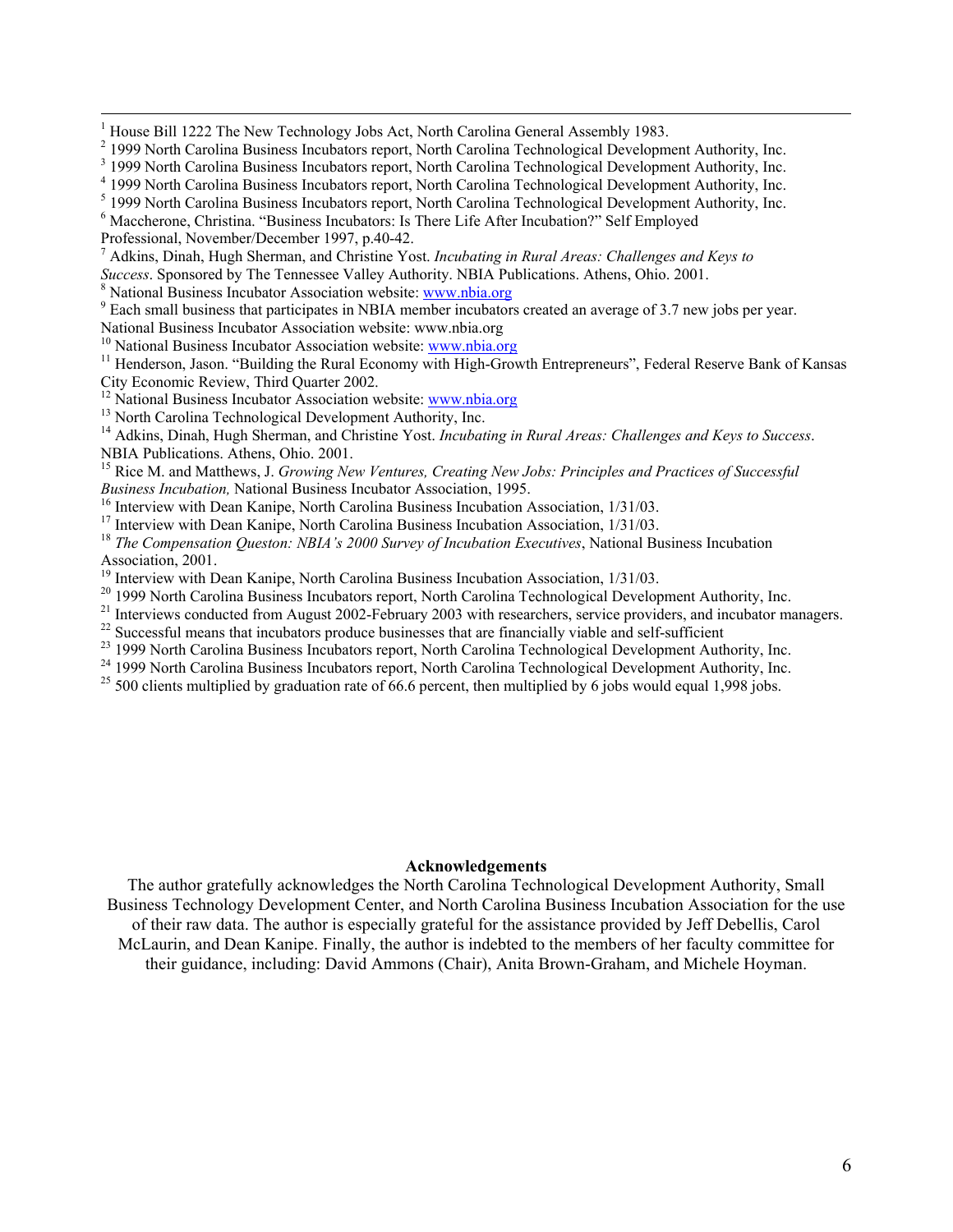#### **Bibliography**

Adkins, Dinah, Hugh Sherman, and Christine Yost. *Incubating in Rural Areas: Challenges and Keys to Success.* Sponsored by the Tennessee Valley Authority. NBIA Publications. Athens, Ohio. 2001.

1

- Bartle, Diane. Interview (11/1/02). Western Piedmont Community College Small Business Center, Morganton, NC.
- Blizzard, Jennie. "The Dingman Center: A 411 Center for Entrepreneurship," Community Affairs Office of the Federal Reserve Bank of Richmond newsletter, p.30-35, August 2002.
- Bluestone, Barry and Bennett Harrison. *The Deindustrialization of America: Plant Closings, Community Abandonment, and the Dismantling of Basic Industry*, Chapter 1 "Capital and Community." Basic Books, Inc., New York, 1982.
- Bonnett, Thomas W. "Strategies for Rural Competitiveness: Policy Options for State Governments<sup>"</sup>
- Burger, Frederick. "Business Incubators: How Successful Are They?" Area Development Online, January 1999.
- DeBellis, Jeff. Interview (11/4/02). Small Business & Technology Development Center, Raleigh, NC.
- Downey, John. "Incubator Hatches Plan for Its Revival," *The Business Journal*. Charlotte, North Carolina. Volume 15, Number 31.
- East Carolina University Regional Development Institute and Edward Brent Lane, *North Carolina Entrepreneurial Rural Growth Study Final Report,* 1998.
- Henderson, Jason. "Building the Rural Economy with High-Growth Entrepreneurs," Federal Reserve Bank of Kansas City Economic Review, Third Quarter 2002.
- Hoyman, Michele. *Power Steering*. University Press of Kansas. Lawrence, Kansas. 1997.
- Johnson, Tom. Interview 8/29/02. Burke Economic Development Council.
- Kanipe, Dean. Interview 1/31/03. North Carolina Business Incubation Association and McDowell Small Business and Industry Development Center.
- Maccherone, Christina. "Business Incubators: Is There Life After Incubation?" Self Employed Professional, November/December 1997, p.40-42.
- Marvel, Mary K, and William Shkurti. "The Economic Impact of Development: Honda in Ohio," Economic Development Quarterly, Vol 7, No.1, February 1993, p.50-62.
- MDC, Inc., "Strengthening the Rural Carolinas: A Conceptual Framework for the Program for the Rural Carolinas," June 2002.
- MDC, Inc. *The Building Blocks of Community Development*. Chapel Hill, NC, 2002.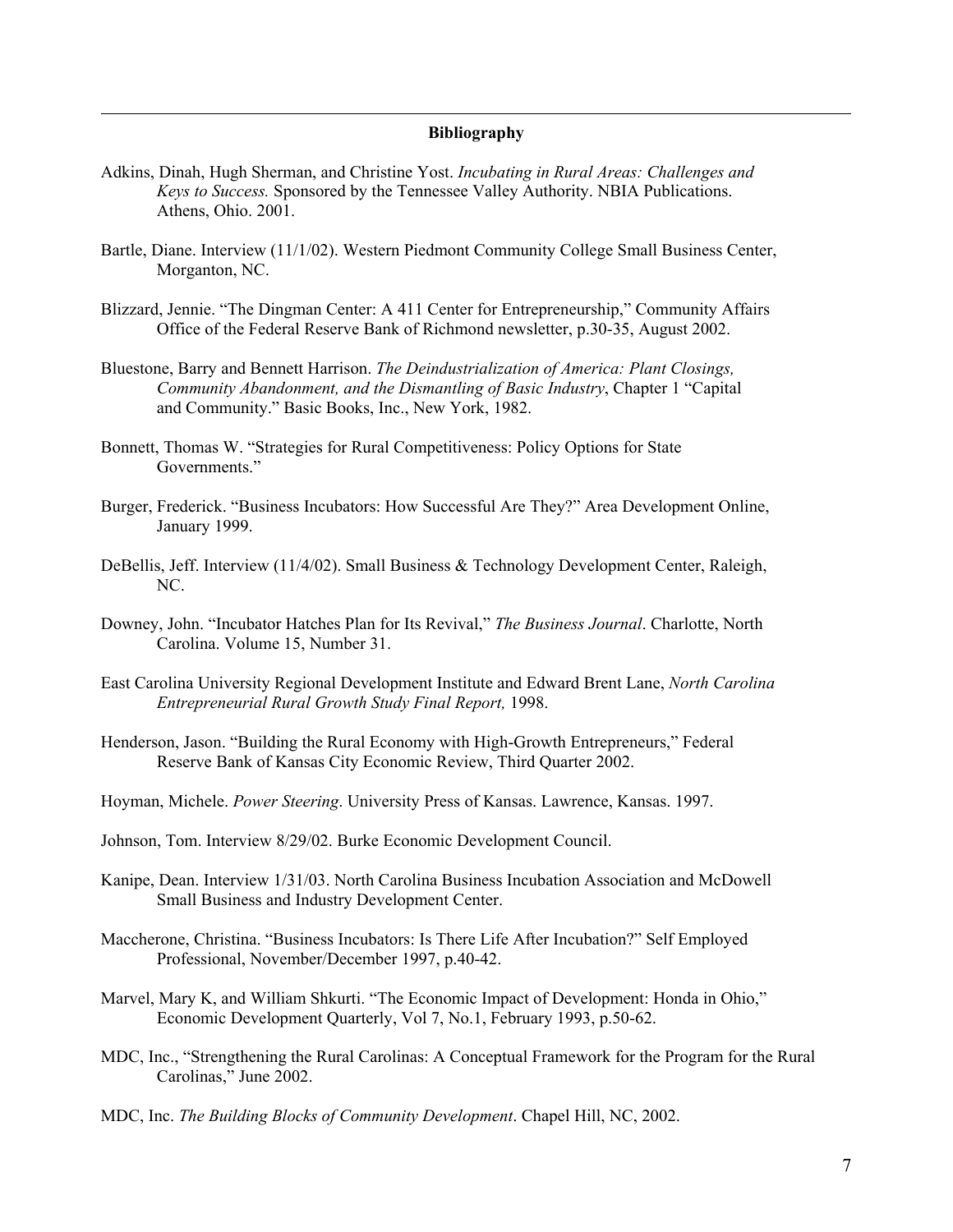MDC, Inc., "The State of the South 2002: Shadows in the Sunbelt Revisited," September 2002.

National Business Incubation Association website: www.nbia.org

1

- National Business Incubation Association, *The Compensation Queston: NBIA's 2000 Survey of Incubation Executives*, 2001.
- North Carolina Business Incubators report, North Carolina Technological Development Authority, Incorporated, 1999.
- Okagaki, Alan, Kris Palmer, Neil S. Mayer. "Strengthening Rural Economies: Programs that Target Promising Sectors of a Local Economy," Center for Community Change, December 1998.
- Perry, Jonathan. "Benefit-Cost Analysis for a Small Business Incubator at UNC-CH", a report for The Office of Economic Development, The University of North Carolina at Chapel Hill.
- Rice M. and Matthews J. *Growing New Ventures, Creating New Jobs: Principles and Practices of Successful Business Incubation*, National Business Incubator Association, 1995.
- Small Business & Technology Development Center, *Hendersonville Business Incubator Feasibility Study,* Raleigh, NC. June 2002.
- Stewart, Leslie. Interview 8/22/02. Office of Economic Development, University of North Carolina at Chapel Hill.
- Taylor, Sarah Stewart. "High Tech Incubators: Not Hatching Up to Expectations," Community College Week, Volume 14, Number 2 (September 3, 2001).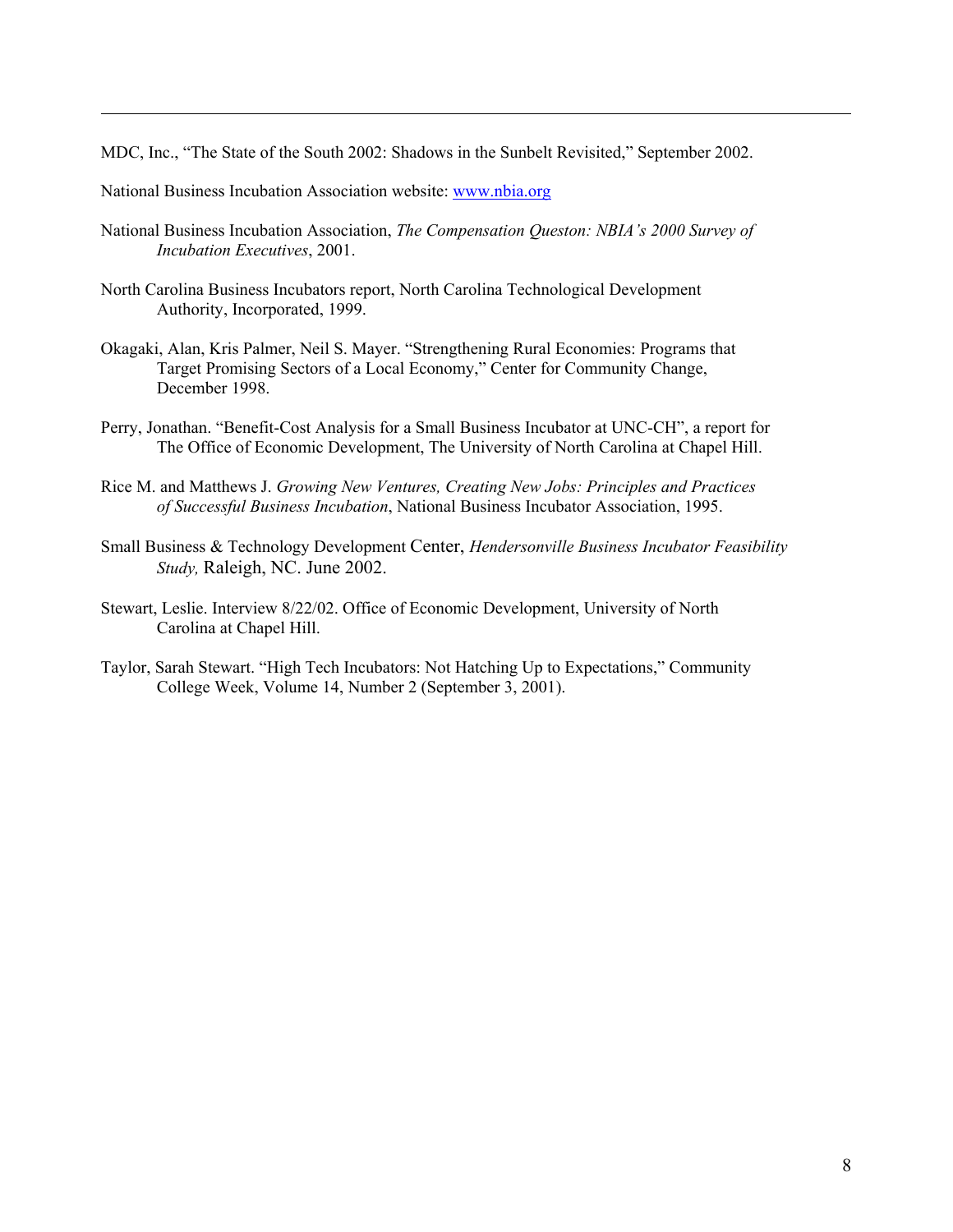# **Appendix A**

1

Table 1: Potential Services Offered by Incubators

| Physical rental space                                                          |
|--------------------------------------------------------------------------------|
| Help with business basics (developing business plan, etc)                      |
| Human resources/ personnel development/ training                               |
| Management team development                                                    |
| Comprehensive business training programs                                       |
| Shared administrative/ office services                                         |
| Specialized equipment/ facilities; equipment leasing                           |
| Accounting/financial management                                                |
| Shadow boards/mentors                                                          |
| Linkages to angel or venture capital investors                                 |
| Linkages to strategic partners                                                 |
| Help access commercial bank loans                                              |
| Help access specialized non-commercial loan funds/loan guarantee programs      |
| Business management process/ customer assessment service/ inventory management |
| Marketing assistance                                                           |
| Regulatory compliance                                                          |
| Networking activities among incubation program clients                         |
| Federal procurement assistance                                                 |
| Commercializing technology                                                     |
| International trade assistance                                                 |
| Intellectual property management                                               |
| Assistance with manufacturing practices, processes, and technology             |
| Assistance with product design and development practices                       |
| Linkages to higher education resources                                         |
| Child care services                                                            |
| Loaned executive to act in management capacity                                 |
| Internet access                                                                |
| Economic literacy training                                                     |
| Assistance with e-commerce                                                     |
| General legal services                                                         |

Source: *Incubating in Rural Areas: Challenges and Keys to Success*. Adkins, Dinah, Hugh Sherman, and Christine Yost. Sponsored by the Tennessee Valley Authority. NBIA Publications. Athens, Ohio. 2001.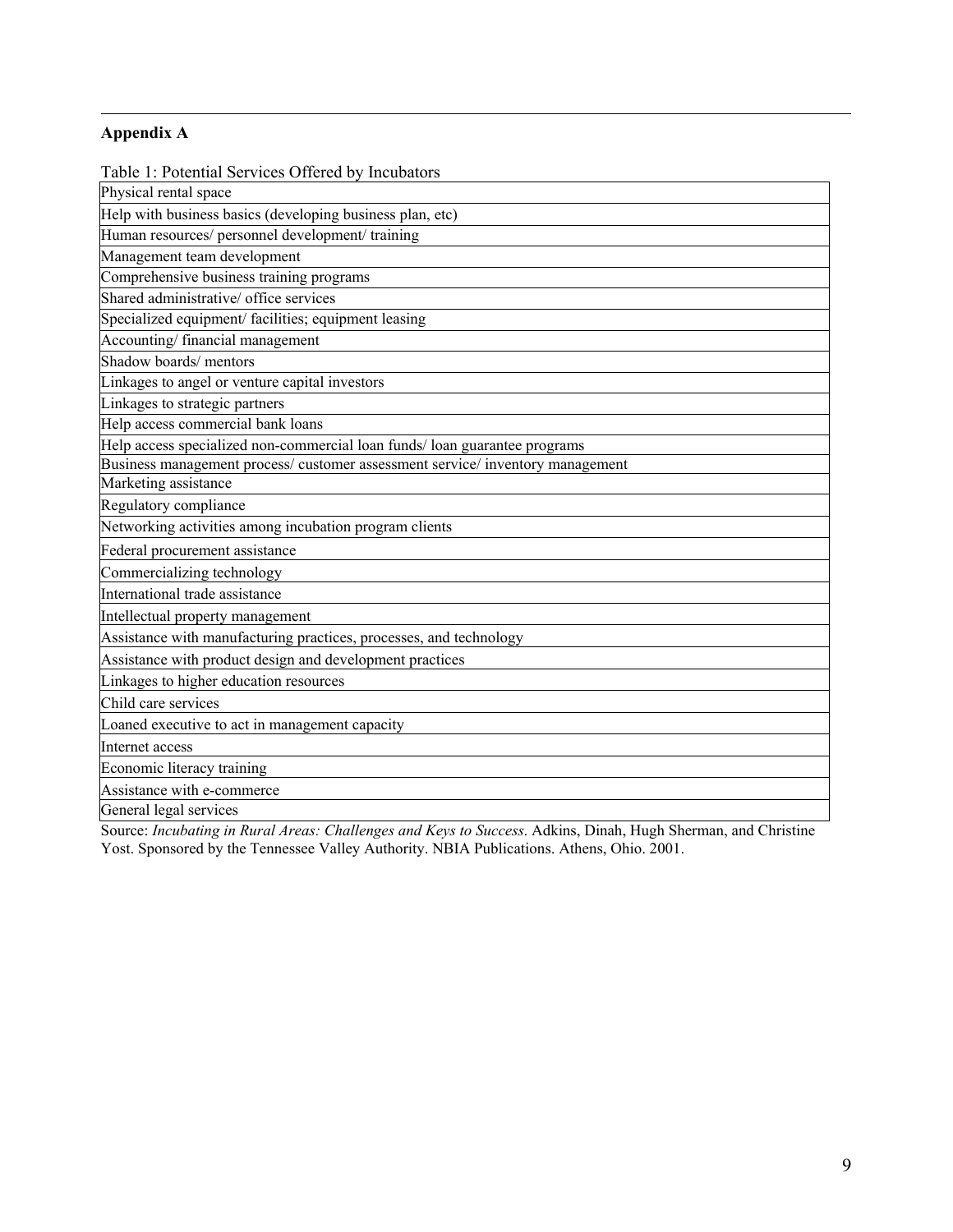## **Appendix B**

1

High-performing incubators:

- Are established following an incubator feasibility study, which ideally would address predicted client base, optimal incubator size, prospective clients, revenues, and expenditures
- Are organized to achieve high performance and client outcomes
- Receive funding from stable sources of financial support
- Charge fees that are minimally subsidized to client businesses
- Operate with larger budgets & more employees
- Employ managers paid higher salaries than managers of low performing incubators (salaries greater than 36% of total expenses)
- Maintain involvement in incubator networks or form incubator networks
- Benefit from managers who spend more time working on incubator activities and developing client businesses (40 hours/week)
- Focus on clearly identified mission and program goals
- Comply with generally accepted incubator best practices

Source: *Incubating in Rural Areas: Challenges and Keys to Success*. Adkins, Dinah, Hugh Sherman, and Christine Yost. Sponsored by the Tennessee Valley Authority. NBIA Publications. Athens, Ohio. 2001.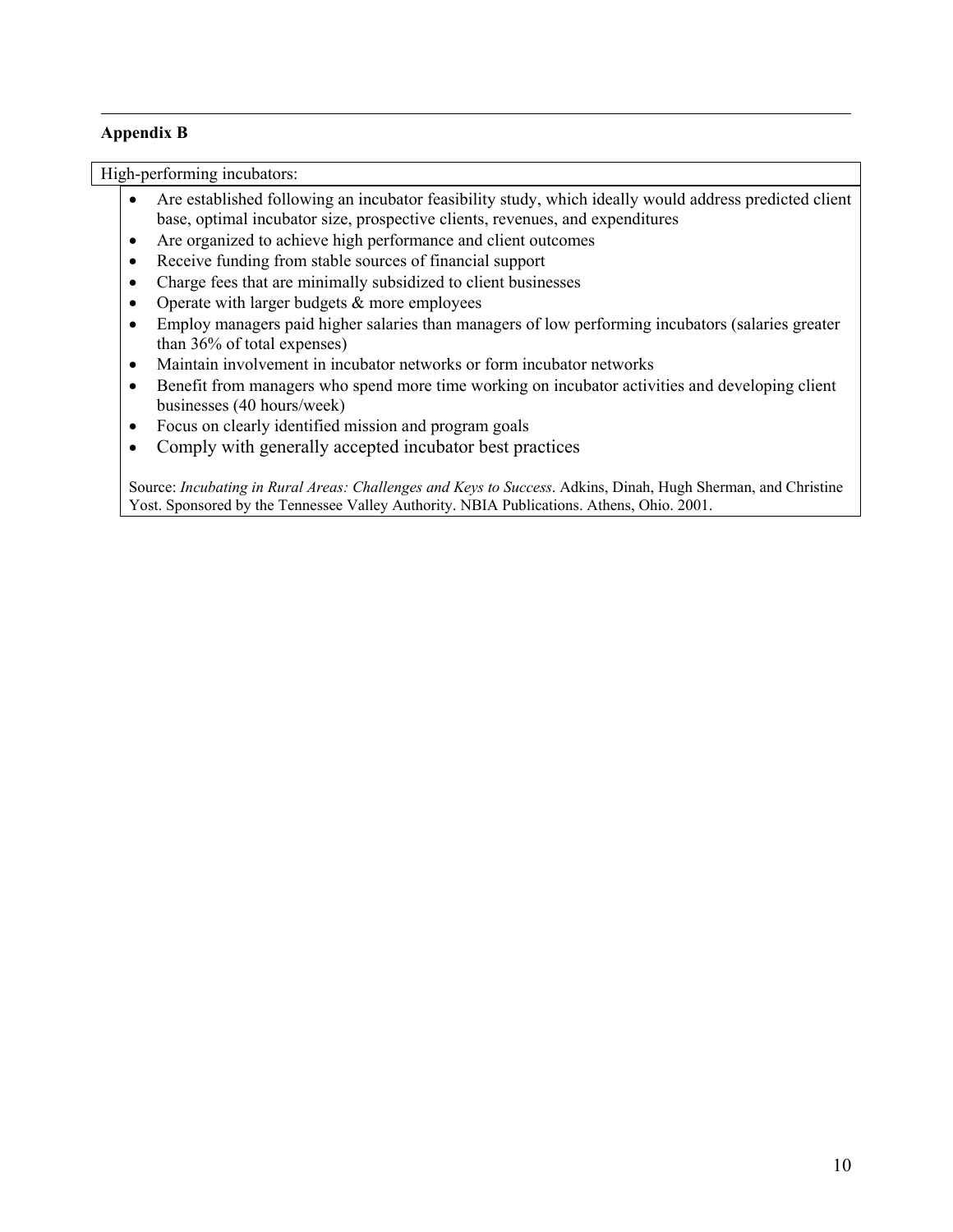## **Appendix C**

1

Generally Accepted Incubator Best Practices include:

- 1. Developing a strategic plan containing quantifiable objectives to achieve the program mission
- 2. Selecting only applicants that meet approved criteria
- 3. Regularly collecting information on client outcomes (performance measures)
- 4. Developing an effective network of local business service providers and other resources
- 5. Evaluating the contributions of members of its service network to ensure high-quality service to all its clients
- 6. Being highly visible within its service area
- 7. Maintaining contacts with various funding sources
- 8. Offering a facility appropriate to serve its clients and to encourage client synergies
- 9. Reviewing client financial statements on a quarterly basis at minimum
- 10. Incorporating program changes as the result of thorough, systemic evaluation

Source: *Growing New Ventures, Creating New Jobs: Principles and Practices of Successful Business Incubation*, Rice M. and Matthews, J., National Business Incubator Association, 1995.